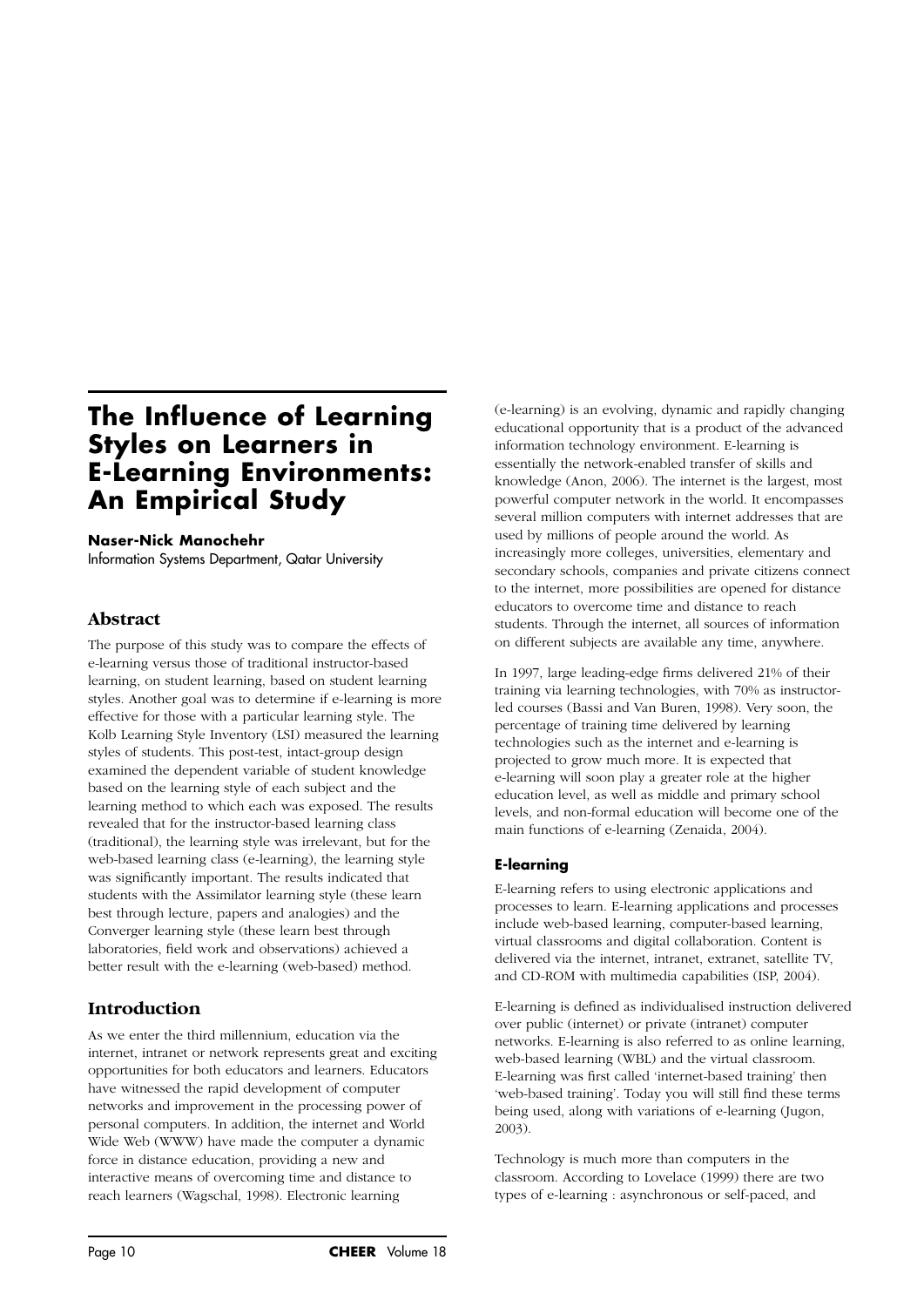synchronous or instructor-led. The degree of interactivity, sophistication and expense is different in each of the types. E-learning is not traditional computer based learning (CBL). Neither is it downloaded to a hard drive like CBL; rather, it is stored on a server and accessed over a network by a web browser. E-learning programs are saved on the internet/intranet and can be accessed any time, anywhere, regardless of the computer platform, as long as the user has subscribed to an internet service provider (ISP).

In a web-based environment, instructors can create a hypertext link to connect the student to, for example, Wall Street, to experience stock trading with the guidance of the instructor. E-learning is backed by the WWW and therefore has access to virtually unlimited information. The reach of information in CBL is limited. Even large storage media have a finite capability to store information. Web-based learning is worldwide accessible, low in maintenance, secure, platform-independent, always current and can accommodate various learning styles. Educators and students are using the web in a variety of ways to enhance their teaching and learning experiences. E-learning can be delivered to the learners easily, in an individualised manner.

#### **Learning styles**

Individual learning styles differ, and these individual differences become even more important in the area of education. Therefore, the real challenge in e-learning is keeping the people it is designed for in mind (Canavan, 2004). Learning style is defined as an individual's inherited foundation, particular past life experience and the demands of the present environment that emphasise some learning abilities over others (Kolb, Rubin and McIntyre, 1974). Educators should be aware of how people obtain and preserve skills and how they access information to help their progress. Hiltz (1993) indicates that a primary goal in studying a new medium of communication for educational delivery must be the identification of its impact on learning. Students may benefit from understanding their own learning style by taking measures to adjust the way they acquire knowledge (Cowley *et al*., 2002).

While instructors cannot always accommodate each student's need, it is important that several learning opportunities are provided (Tu and McIsaac, 2002). It is expected that when the learning experience is more effective for the student, an increased level of user acceptance of information systems will result.

Researchers believe that learning style is a good predictor of an individual's preferred learning behavior (Bostrom, Olfman and Sein, 1993). Lindsay (1999) found that a match between learning style and teaching style reveals increases in student achievement and satisfaction.

Contrary to these finding, Hajizainuddin (1999) found no significant relationship between the information-processing characteristics of learning style and performance. In addition, he found no significant interaction among the factors of learning style, hypermedia's organisational structure and attitude. Desai (1996) indicated that learning style does not significantly influence a subject's learning.

While there is plenty of study done on learning styles, there does not seem to be any agreement or approval of any one theory (Bruen and Conlan, 2002). Furthermore, not all researchers and writers agree with learning style models. A research report from the Learning and Skills Research Center (Coffield *et al.*, 2004) studied many influential learning style models and did a critique of all experimental learning style theories. This research questions the reliability, validity and implication of learning styles in general. In addition, the authors have criticised some of the research that has used these models including the Kolb's learning style model and disagreed with the way they came to their conclusions. According to the paper, Kolb's Learning Style Inventory (LSI) in general 'should not be used for individual selection'. Referring to the validity and reliability of LSI the paper indicated that 'the construct validity of the LSI has been challenged and there is a long public dispute over reliability of LSI'. Furthermore, the paper indicated that, there is no proof that 'matching' increase educational performance in future education and that the findings are inconsistent and questionable.

Markham (2004) points out that the research on learning style has to go further than the simplistic effort to show that people differ on a measure and that these differences lead to a definable learning outcome.

# **Need for the study**

E-learning has already influenced the field of teaching, training and development. A growing number of college courses are delivered over the web and are increasing student numbers (Chang, 2001). Many directors of corporate training believe that web-based learning is the future method for their training programmes (Barron, 1999). However, the field lacks enough documentation to show that e-learning is an effective delivery mechanism in relation to the individuals being taught. For example, research on learning styles has consistently shown that considering personality attribute in preparing and delivering instruction can significantly improve the learning process (Dwyer, 1998). Aroyo and Dicheva (2004) indicate that many researchers in the area of education systems are concerned with moving their research to a coherent space of collaborative intelligence from scattered intelligent. There are only a few practical studies that have investigated the effect of this methodology on student knowledge when considering learner's learning styles.

This research empirically investigated the impact of e-learning on student knowledge based on learning styles. In addition, this study attempted to provide evidence that e-learning is more effective for those with a particular learning style. Results were compared with the traditional instructor-led course format. The outcome of this study should help instructors and instructional designers to develop more efficient and effective instructional methods based on student learning styles. Furthermore, the outcome of this study could help training and learning centres look for efficient and effective methods to keep up with the ever-growing need to upgrade the skills of their workforce based on their learning styles.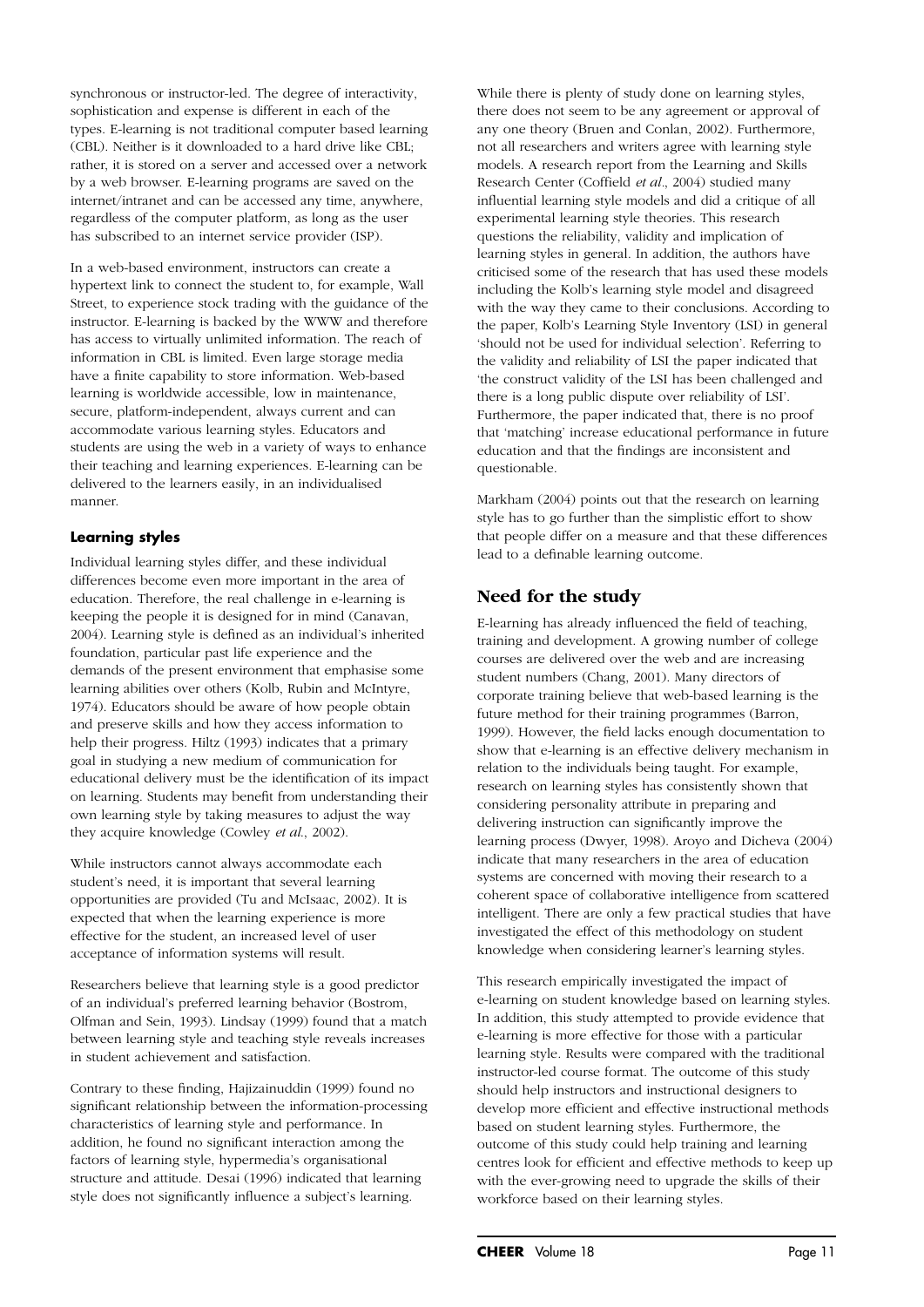# **Participants**

The study examined undergraduate students at a major university who were enrolled in a subject course that was offered as an on-campus instructor-based (traditional) option and a web-based (e-learning) option. For this study, students of only one instructor were involved. The instructor taught both the web-based class and the instructor-based class in two different sections. Therefore, the possibility of interaction between the methodology and having different instructors was minimised. All students participated in the knowledge exam on the same day.

## **Instrumentation**

The Kolb LSI was used to measure the learning styles of students. Kolb's learning styles are defined by four levels: Diverger, Assimilator, Accommodator and Converger (see Table 1).

#### Table 1. Features of learning styles

| <b>Learning style</b> | They best learn through |  |  |
|-----------------------|-------------------------|--|--|
| The Diverger          | Feeling and watching    |  |  |
| The Assimilator       | Thinking and watching   |  |  |
| The Converger         | Thinking and doing      |  |  |
| The Accommodator      | Feeling and doing       |  |  |
|                       |                         |  |  |

The LSI is well respected and used in business organisations and academia. It is designed to measure the degree to which individuals display the learning styles derived from experiential learning theory. The LSI requires students to resolve the tension between the abstractconcrete and active-reflective orientations. For this reason, the LSI format requires respondents to rank-order their preferences. It was hoped that the measures of learning styles would predict behaviour in a way consistent with the theory of experiential learning (Kolb *et al.*, 1974). The LSI, in conjunction with the teaching strategy, comprised the independent measures. The performance measure that was investigated in this study as a dependent measure was the knowledge gained at the end of the semester for each method of learning.

The LSI test, a 12-item questionnaire in which respondents attempted to describe their learning style, was first given to the students three weeks before they took the exam. Finally, students took the end-of-semester, knowledgebased, comprehensive exam.

# **Data analysis**

The data were translated into an ASCII database file and placed on a floppy disk. They were analysed using SPSS version 10.0. Based upon the results of the LSI and postlearning exam, a series of two-way analysis of variance (ANOVA) techniques and independent variable tests were used for the dependent variable, knowledge based on a student's learning style.



Figure 1. Distribution of subjects' knowledge exam

To determine if any difference existed between the two groups, an analysis of student knowledge (final exam grade) for both groups was done.

#### **Student knowledge exam (dependent variable)**

Subjects took a knowledge-based exam at the semester's end to investigate how learning was impacted owing to the learning methods. The science department, with the instructors' help, created the end-of-course exam, which was the same across both sections, whether the students enrolled on the web-based or instructor-based option. The comprehensive exam consisted of 21 questions with few sub-questions and had a two-hour time limit. Figure 1 shows the distribution of subjects' knowledge exam. The  $N = 94$  is the total number of students who took the exam. Standard deviation is 20.44 and mean is equal to 61.7 for the knowledge-based exam.

# **Results**

A two-way ANOVA procedure was conducted, involving two independent variables. The first independent variable was Kolb's learning style categories and the other was learning methods. Kolb's learning styles are defined by four levels: Diverger, Assimilator, Accommodator and Converger. The learning method was made up of two levels: e-learning and traditional learning. The student knowledge was analysed in a 4 by 2 ANOVA.

Table 2, a two-way ANOVA summary, provides three *F* values. These three *F* values are associated with three research questions. The following are the three independent research questions that were tested in terms of the relationship between methods of instruction and knowledge gained by students during the semester. In addition, the interaction effect of methods of learning and student learning styles on the same dependent variables was tested.

- 1. Is there a statistically significant main effect for the learning style?
- 2. Is there a statistically significant main effect for the learning method?
- 3. Is there a statistically significant interaction between the learning style and learning method?

These three research questions deal with learning style and learning method at the same time. Two main effects and one interaction effect were assessed.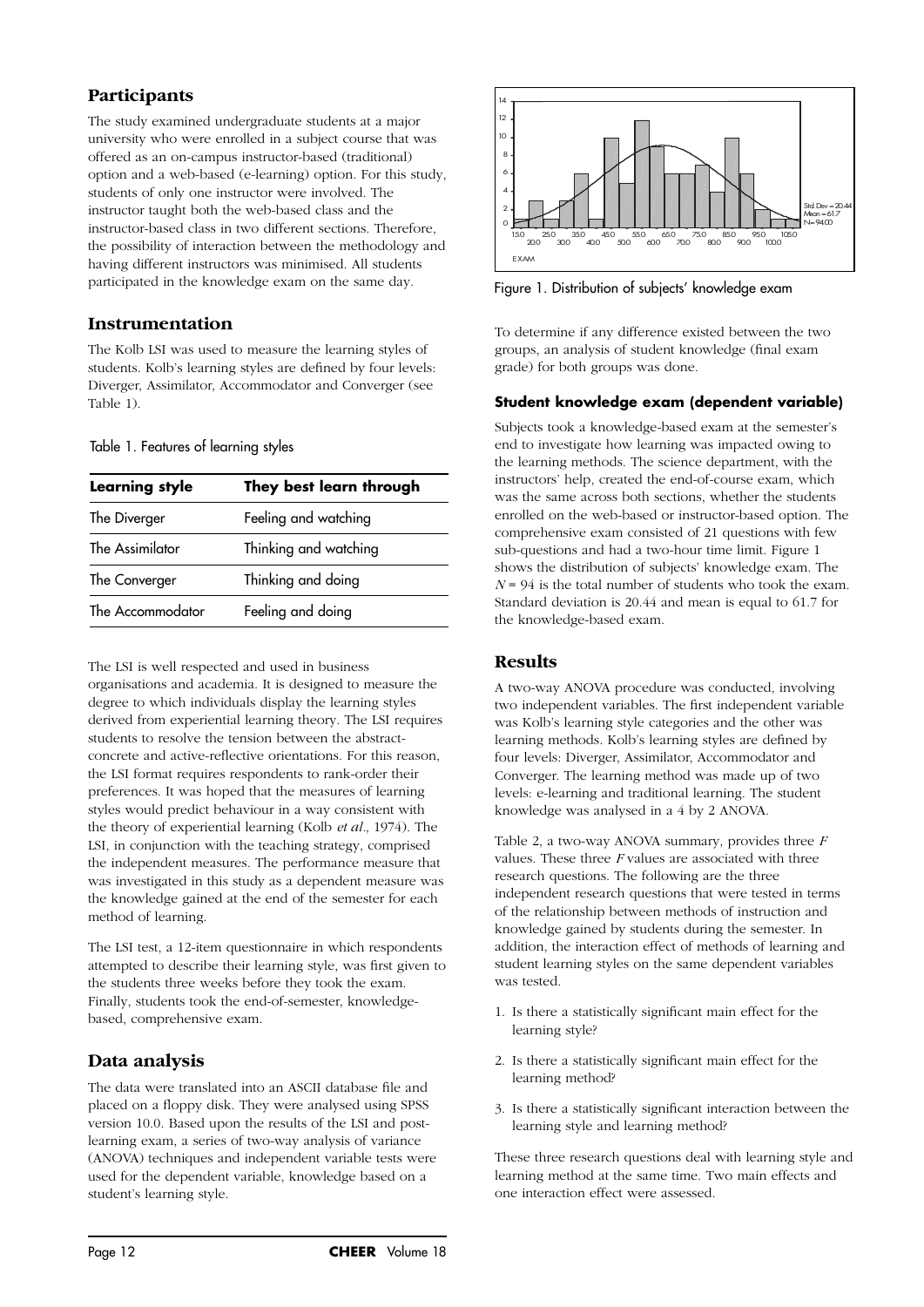| Table 2. Summary of ANOVA for student knowledge |  |  |
|-------------------------------------------------|--|--|
|-------------------------------------------------|--|--|

| Source | SOS      | df | МS      |      | р    | $\eta^2$ |
|--------|----------|----|---------|------|------|----------|
| LS     | 3299.24  | 3  | 1099.75 | 2.74 | .048 | .085     |
| LM     | 96.63    |    | 96.63   | .24  | .625 | .002     |
| LS*LM  | 1961.08  | 3  | 653.69  | 1.63 | .189 | .050     |
| Error  | 34530.11 | 86 | 401.51  |      |      |          |
| Total  | 38863.66 | 93 |         |      |      |          |

Note: *SOS* = sum of square; *df* = degree of freedom; *MS* = mean square; *F* = computed *F* value; *p* = level of significance.

The first *F* value is concerned with the main effect, which dealt with the learning styles. The two-way ANOVA, with student knowledge (grade score) identified correctly as the dependent variable, yielded a significant main effect for learning style  $[F(3,86) = 2.74, p = 0.048$  in which  $p < 0.05$ . This means that learning style main effects are statistically significant in the student knowledge grade. Therefore, based upon the data collected and analysed in Table 2, there was a significant difference in student knowledge based on learning styles when learning on the web versus instructor-led. The other two sources, learning methods and interaction of learning styles and learning methods, were not significant as the *F* value is greater than 0.05  $(p > 0.05)$ .

The e-learning mean was 60.78 (*SD* = 22.59) and the IBL mean was 62.28 (*SD* = 19.18); see Table 3. The means and standard deviations for both groups were not significantly different, giving some confidence that they represented the same population. At the same time, this finding confirms earlier findings that delivery strategy does not significantly impact student outcome. If this is true, then the use of web-based strategies should be based on other factors. There was no significant interaction between learning style and teaching methodology, but it is possible a larger sample could have shown significant differences.

Figure 2 show that the students with learning styles one (Assimilator) and four (Converger) did better with the elearning or web-based learning style. In addition, students with learning styles two (Diverger) and three (Accommodator) received better results with traditional instructor-based learning.

Table 3. Means and standard deviation of student knowledge based on e-learning and instructor-based learning (IBL)

|                 | Student knowledge |       |  |
|-----------------|-------------------|-------|--|
| Learning method | м                 | .SD   |  |
| IBL             | 62.28             | 19.18 |  |
| e-learning      | 60.78             | 22.59 |  |

Note: *M* = mean; *SD* = standard deviation.



Figure 2. Interaction effects of learning style and learning method on student knowledge

Note: Learning style 1 = Assimilator; 2 = Diverger;  $3 =$  Accommodator:  $4 =$  Converger.

## **Conclusions**

The results of this research paper revealed that students' learning styles were statistically significant for knowledge performance. This conclusion is consistent with earlier findings on the importance of learning style. For the instructor-based learning class (traditional), the learning style was irrelevant, but for the web-based learning class (e-learning), learning style was significantly important. The results showed that students with learning styles Assimilator (these learn best through lecture, papers and analogies) and Converger (these learn best through laboratories, field work and observations) did better with the e-learning method. This mean that those learners that like to learn through thinking and watching and thinking and doing would learn better with e-learning . In addition, students with learning styles Accommodator (these learn best through simulations and case study) and Diverger (these learn best through brainstorming and logs) received better results with traditional instructor-based learning.

In other words, with the Assimilator and Converger learning styles there was a slight increase in score performance as the method of delivery changed. Staff in charge of curriculum development, and corporate leaders, will have to motivate their learners to use e-learning as a formal learning and training tool. The result of this study could be of specific interest in educational foundations and training institutes; in particular those that want to transfer some of their conventional courses onto the web.